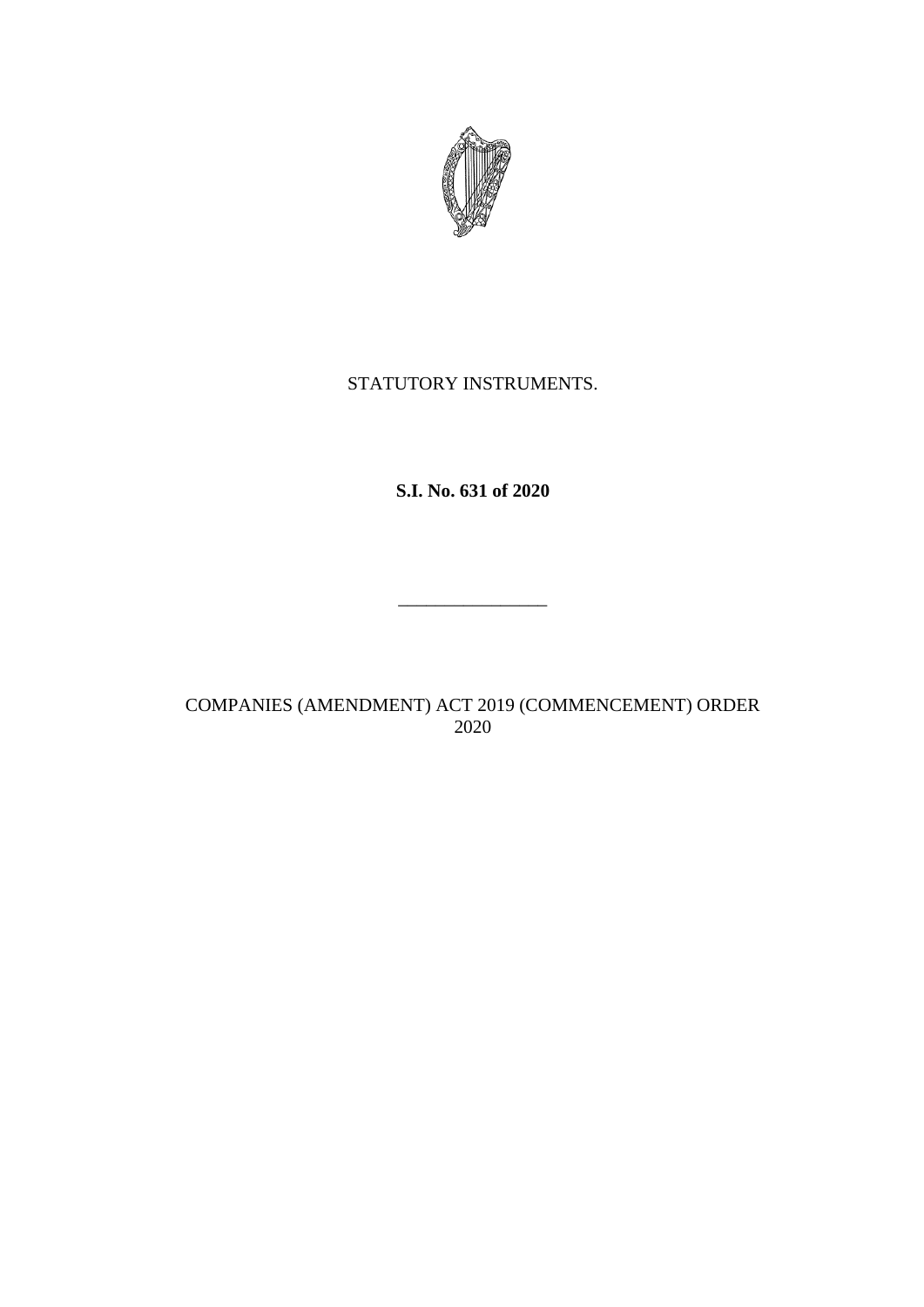#### S.I. No. 631 of 2020

#### COMPANIES (AMENDMENT) ACT 2019 (COMMENCEMENT) ORDER 2020

I, ROBERT TROY, Minister of State at the Department of Enterprise, Trade and Employment, in exercise of the powers conferred on me by section 2(2) of the Companies (Amendment) Act 2019 (No.10 of 2019) (as adapted by the Business, Enterprise and Innovation (Alteration of Name of Department and Title of Minister) Order 2020) (S.I. No. 519 of 2020)) and the Enterprise, Trade and Employment (Delegation of Ministerial Functions) (No. 2) Order 2020 (S.I. No. 580 of 2020), hereby order as follows:

1. This Order may be cited as the Companies (Amendment) Act 2019 (Commencement) Order 2020.

2. The 16th day of December 2020 is appointed as the day on which the Companies (Amendment) Act 2019 (No. 10 of 2019) shall come into operation.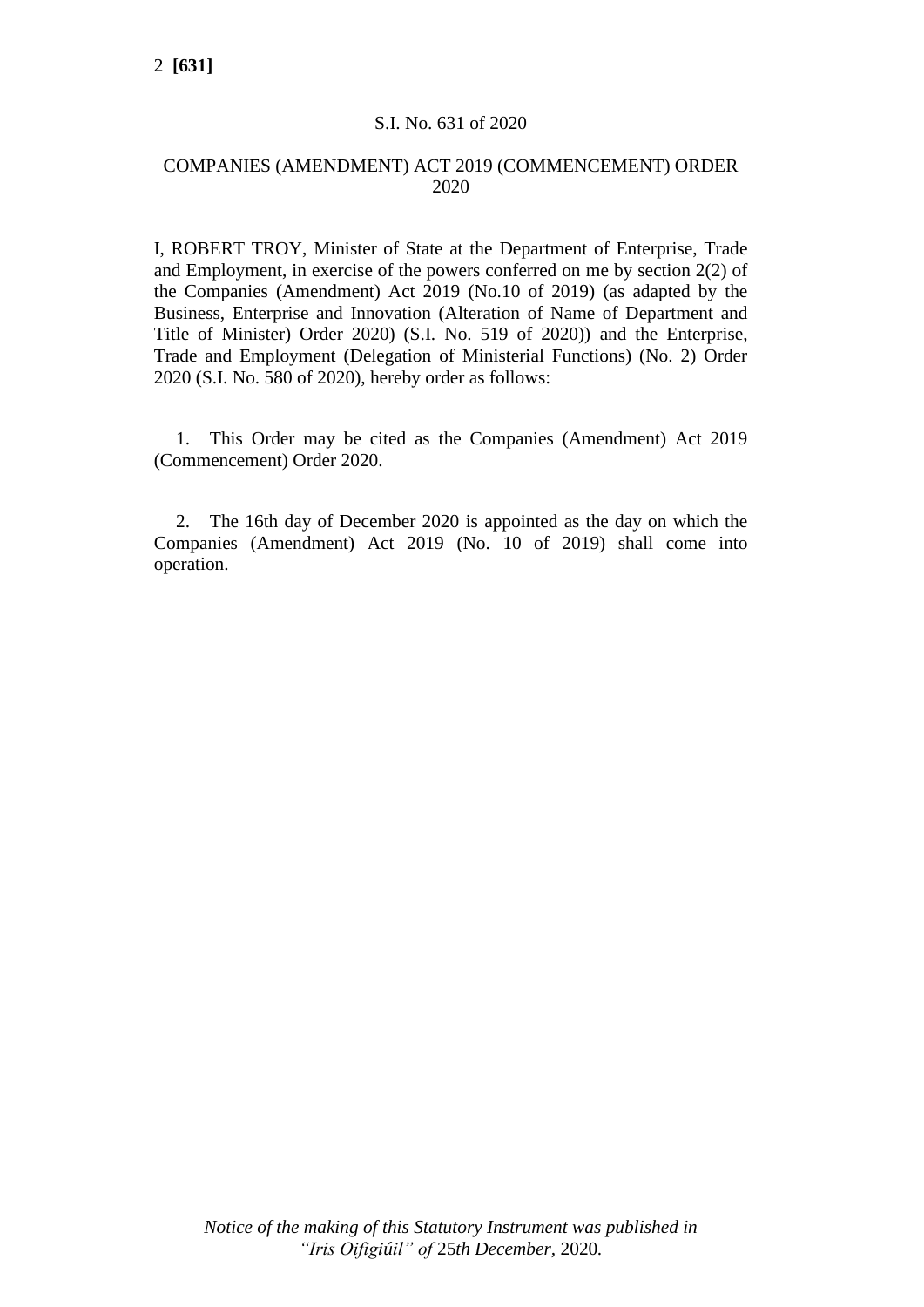**[631]** 3

GIVEN under my hand, 15 December 2020

ROBERT TROY,

 Minister of State at the Department of Enterprise, Trade and Employment.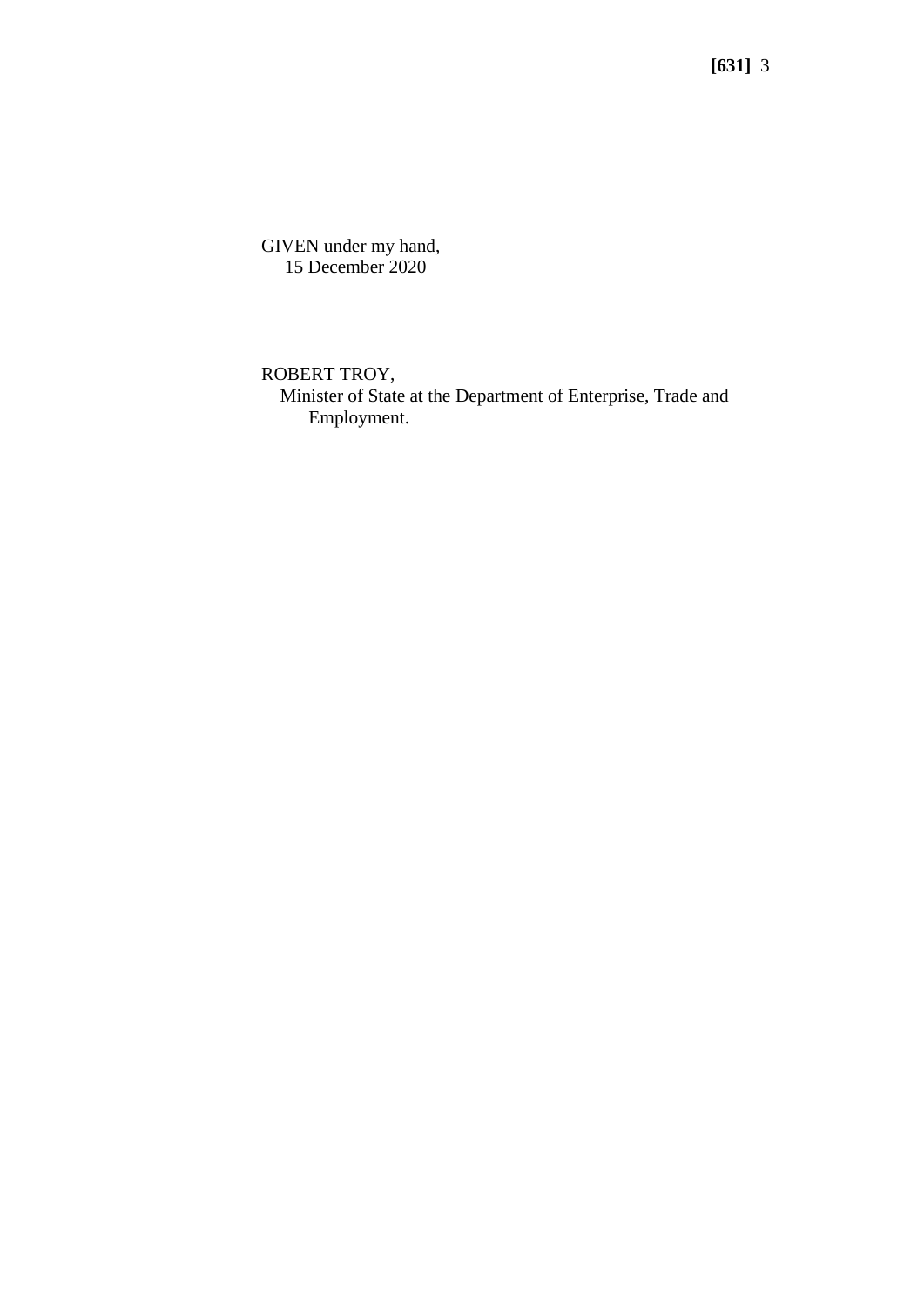### EXPLANATORY NOTE

### (*This note is not part of the Instrument and does not purport to be a legal interpretation.*)

This Order appoints 16 December 2020 as the date on which the Companies (Amendment) Act 2019 comes into operation. It is commenced in parallel with paragraphs (a), (h), (i) and (j) of section 3(1) and section 9 of the Companies (Statutory Audits) Act 2018.